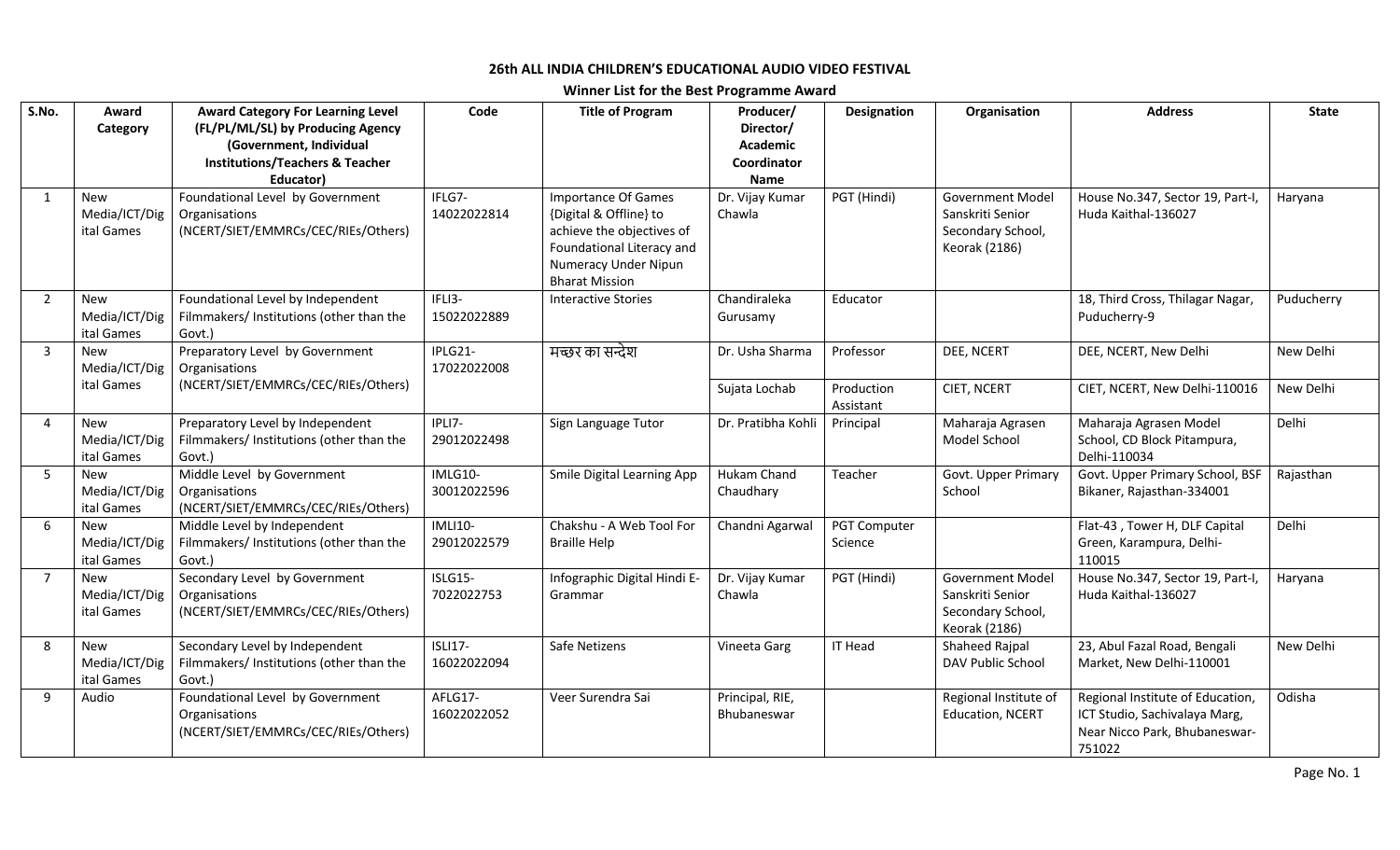| 10 | Audio | Foundational Level by Independent<br>Filmmakers/ Institutions (other than the            | AFLI1-<br>3012202128   | Minni Myaoon                                             | Umesh Kumar<br>Chaurasia               | Director                           | Natyavrind<br>Theatre Academy,            | B-104, Radha Vihar, HariBhau<br>Upadhyay Nagar, Ajmer,                                                       | Rajasthan         |
|----|-------|------------------------------------------------------------------------------------------|------------------------|----------------------------------------------------------|----------------------------------------|------------------------------------|-------------------------------------------|--------------------------------------------------------------------------------------------------------------|-------------------|
|    |       | Govt.)                                                                                   |                        |                                                          |                                        |                                    | Ajmer                                     | Rajasthan-305004                                                                                             |                   |
| 11 | Audio | Preparatory Level by Government<br>Organisations<br>(NCERT/SIET/EMMRCs/CEC/RIEs/Others)  | APLG10-<br>9022022758  | Dinosaur War On Corona                                   | T.S. Malleswari                        | Lecturer<br>Production             | <b>SCERT</b>                              | SCERT-SIET, D-Block, Anjaneya<br>Towers, Ibrahimpatnam,<br>Vijayawada-521456                                 | Andhra Pradesh    |
| 12 | Audio | Preparatory Level by Independent<br>Filmmakers/ Institutions (other than the<br>Govt.)   | APLI10-<br>16022022036 | सीख                                                      | Priyanka<br>Upadhyay                   |                                    |                                           | 58/A, Vallabha Homes, Gujarat-<br>390025                                                                     | Gujarat           |
| 13 | Audio | Middle Level by Government<br><b>Organisations</b>                                       | AMLG4-<br>27012022407  | Chand Bibi                                               | Dr. Mohammad<br>Farooq Ansari          | Associate<br>Professor             | DEL, NCERT                                | DEE, NCERT, New Delhi                                                                                        | New Delhi         |
|    |       | (NCERT/SIET/EMMRCs/CEC/RIEs/Others)                                                      |                        |                                                          | Vimlesh<br>Chaudhary                   | Audio Radio<br>Producer Gr-II      | CIET, NCERT                               | Room Number 145, First Floor,<br>CIET, NCERT, New Delhi-110016                                               | New Delhi         |
| 14 | Audio | Middle Level by Independent<br>Filmmakers/Institutions (other than the<br>Govt.)         | AMLI8-<br>14022022810  | The Power of Opening Up                                  | Raminder Kaur<br>Mac                   | Dean -<br>International<br>Affairs | Choithram School                          | Choithram School, 5 Manik Bagh<br>Road, Indore, Madhya Pradesh-<br>452014                                    | Madhya<br>Pradesh |
| 15 |       |                                                                                          | AMLI7-<br>31012022719  | <b>Honey Trove</b>                                       | Geethanjali<br>Gollapudi               |                                    |                                           | H.No.65, 4th Lane,<br>Chandramoulinagar, Guntur,<br>Andhra Pradesh-522007                                    | Andhra Pradesh    |
| 16 | Audio | Secondary Level by Government<br>Organisations<br>(NCERT/SIET/EMMRCs/CEC/RIEs/Others)    | ASLG4-<br>27012022420  | Pashchatap                                               | Vandana<br>Arimardan                   | Audio Radio<br>Producer Gr-I       | CIET, NCERT                               | Room Number 146, First Floor,<br>CIET, NCERT, New Delhi-110016                                               | New Delhi         |
| 17 | Audio | Secondary Level by Independent<br>Filmmakers/ Institutions (other than the<br>Govt.)     | ASLI15-<br>16022022026 | Consumer Rights - An<br><b>Imperative Gadget</b>         | Anna Varghese<br>and Divya<br>Clarance |                                    | <b>Bhavans Vidya</b><br>Mandir            | Bhavans Vidya Mandir<br>Elamakkara, Kochi, Kerala-<br>682026                                                 | Kerala            |
| 18 |       |                                                                                          | ASLI10-<br>14022022812 | Mrs. Kaul's Lesson for the<br><b>Bullies</b>             | Raminder Kaur<br>Mac                   | Dean -<br>International<br>Affairs | Choithram School                          | Choithram School, 5 Manik Bagh<br>Road, Indore, Madhya Pradesh                                               | Madhya<br>Pradesh |
| 19 | Video | Foundational Level by Government<br>Organisations<br>(NCERT/SIET/EMMRCs/CEC/RIEs/Others) | VFLG28-<br>16022022020 | Rimjhim Varshaa Rani                                     | Principal, RIE,<br>Bhubaneswar         |                                    | Regional Institute of<br>Education, NCERT | Regional Institute of Education,<br>ICT Studio, Sachivalaya Marg,<br>Near Nicco Park, Bhubaneswar-<br>751022 | Odisha            |
| 20 |       |                                                                                          | VFLG38-<br>17022022021 | Radha aur Jadui Basta                                    | Dr. Usha Sharma                        | Professor                          | DEE, NCERT                                | DEE, NCERT, New Delhi                                                                                        | New Delhi         |
|    |       |                                                                                          |                        |                                                          | Sujatha Lochab                         | Production<br>Assistant            | CIET, NCERT                               | MPD, CIET, NCERT, New Delhi-<br>110016                                                                       | New Delhi         |
| 21 | Video | Foundational Level by Independent<br>Filmmakers/ Institutions (other than the<br>Govt.)  | VFLI8-<br>18012022265  | Nature - Beautiful Part of<br>Life                       | Sarwar                                 | Producer                           |                                           | Q.No.91, Tata Line Camp-2,<br>Bhilai, Chhattisgarh 490001                                                    | Chhattisgarh      |
| 22 |       |                                                                                          | VFLI40-<br>16022022057 | <b>Story Narration-Goldilocks</b><br>and The Three Bears | Nitika Mahindru                        |                                    |                                           | B1-220, Upper Ground Floor<br>Janak Puri, New Delhi-110058                                                   | New Delhi         |